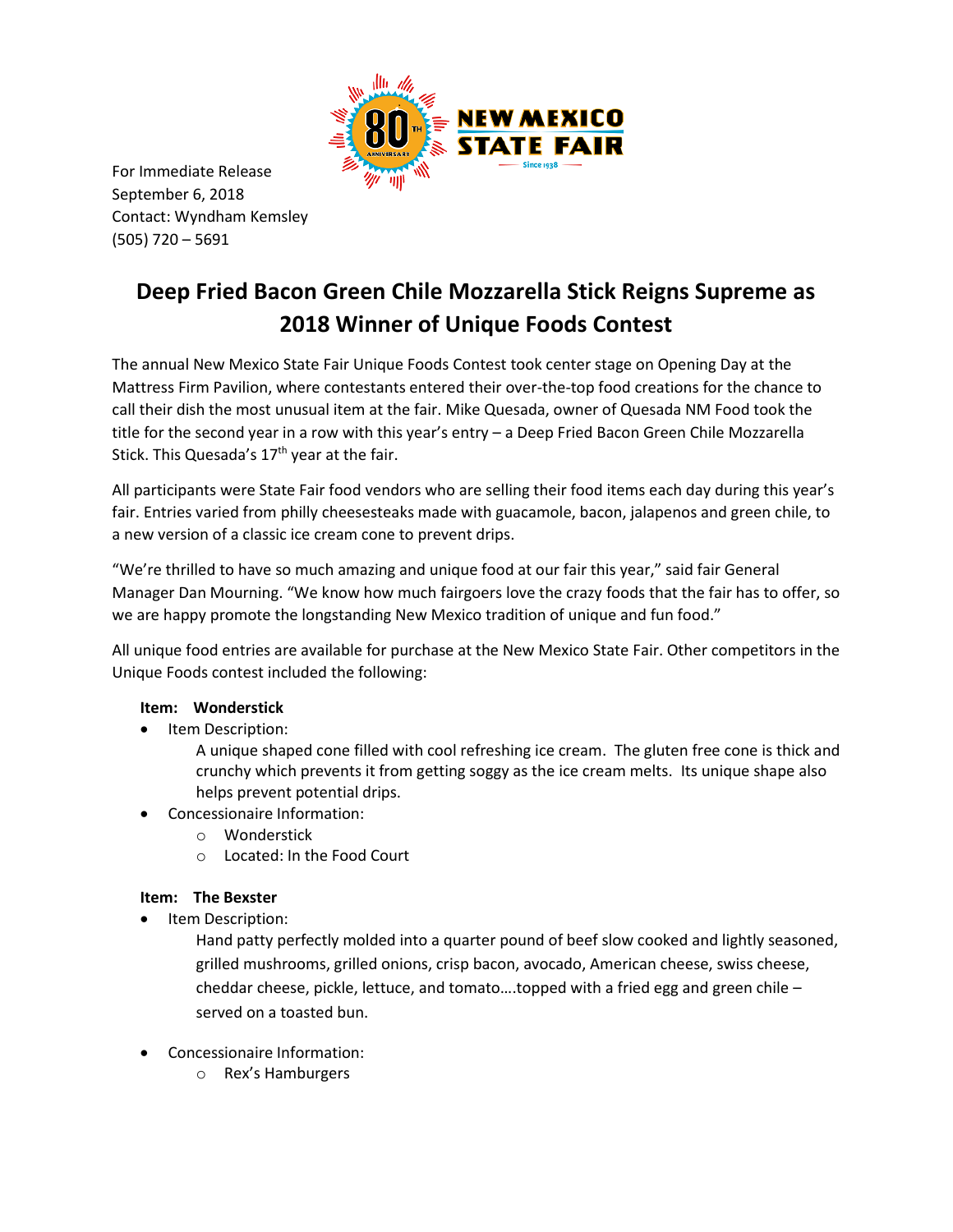o Located: In the Food Court.

## **Item: Peanut Butter Brownie Pie**

• Item Description:

This popular dessert combines our favorite foods, brownies and pie. The velvety chocolate envelopes your tongue and the peanut butter explodes on your taste buds. This pie will be a favorite of children from 4 to 94. For the ultimate indulgence, have the slice of pie with a cold scoop of vanilla ice cream.

- Concessionaire Information:
	- o Asbury Pie Café
	- o Located: On Main Street next to the Hispanic Art Gallery.

## **Item: Cowboy Philly**

Item Description:

Our traditional Philly Cheese Steak ramped up with guacamole, bacon, jalapeno and green chile creating an explosion of flavors in your mouth.

- Concessionaire Information:
	- o Stuffies
	- o Located: In the Food Court.

## **Item: Bacon Wrapped Cheese Bomb**

Item Description:

Handmade Monterey cheese cubed, wrapped in dough and then bacon. Cooked in an oven and then deep fried to perfection. Served with a rice crispy treat and drizzled with chocolate.

- Concessionaire Information:
	- o Make'In Bacon
	- o Located: In the Food Court

#### **Item: Pineapple Upside Down Funnel Cake**

Item Description:

Our funnel cake batter infused with pineapple and maraschino cherry. Deep fried to a delicious golden brown. Topped with brown sugar, pineapple rings, powdered sugar, and maraschino cherries.

- Concessionaire Information:
	- o Exotic Funnel Cakes
	- o Located: In the Food Court.

#### **Item: Crawfish Tacos**

• Item Description:

Crawfish sautéed in butter and garlic to perfection. Placed in a corn tortilla with a bed of delicious coleslaw and topped with a mouthwatering sweet and spicy mango salsa.

- Concessionaire Information:
	- o Gators & Tators